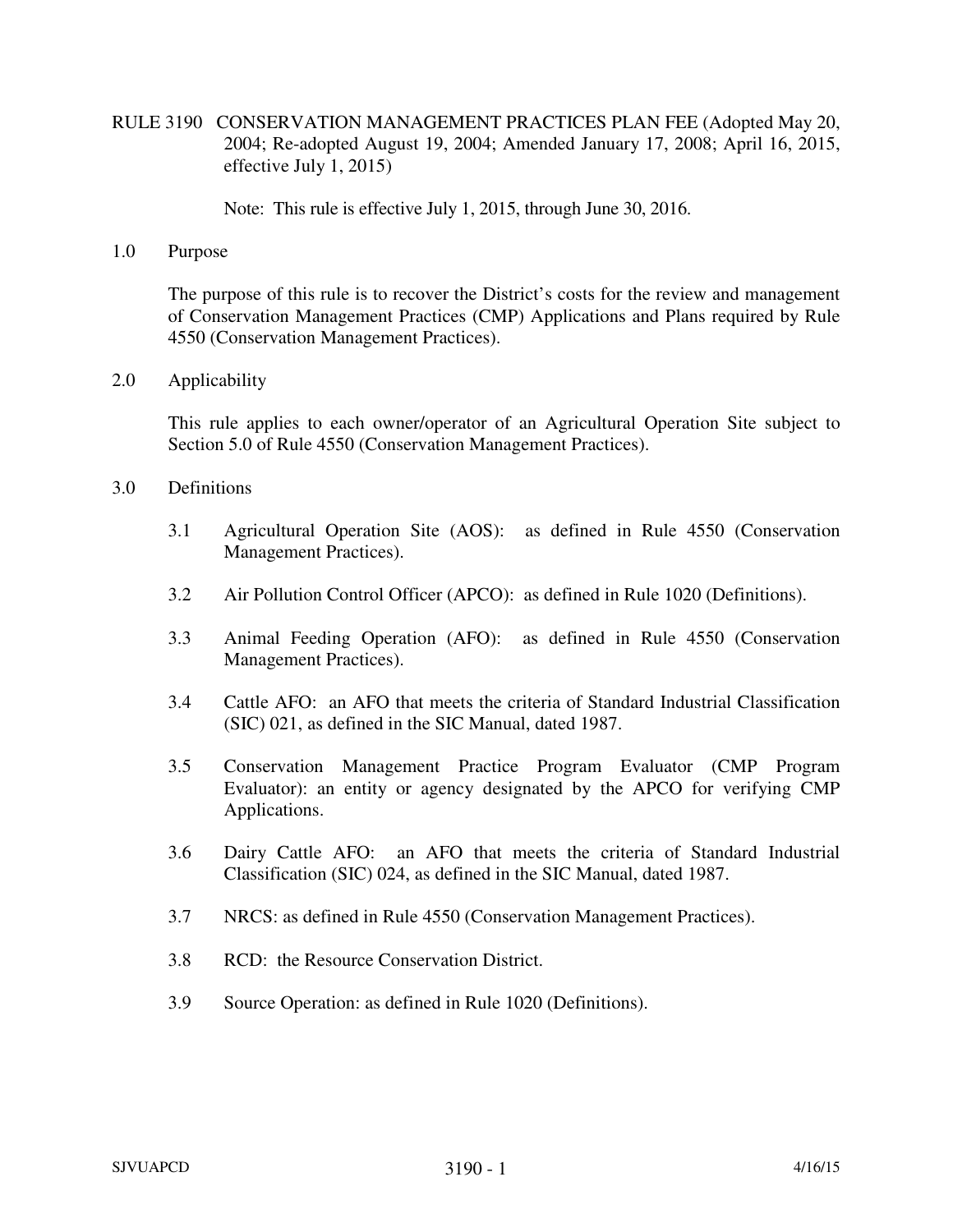## 4.0 Exemptions

The provisions of this rule do not apply to any AOS subject to the District's Permit To Operate requirements.

- 5.0 CMP Application Fees
	- 5.1 Agricultural Operation Sites containing Animal Feeding Operations subject to Rule 4550

 The owner/operator of an AFO shall pay the applicable fee in Schedule 1, based on the number of animals, for each Initial CMP Application that is required by Rule 4550.

| Type and Size (number of animals)       | <b>Initial CMP</b>     |
|-----------------------------------------|------------------------|
|                                         | <b>Application Fee</b> |
| A: Dairy Cattle AFO                     |                        |
| 799 or less                             | \$78                   |
| 800 to 1,999                            | \$155                  |
| 2,000 or Greater                        | \$309                  |
|                                         |                        |
| B: Cattle AFO, other than a Dairy       |                        |
| 999 or less                             | \$78                   |
| 1,000 to 4,999                          | \$155                  |
| 5,000 or Greater                        | \$309                  |
|                                         |                        |
| C: Turkey AFO                           |                        |
| 109,999 or less                         | \$78                   |
| 110,000 to 219,999                      | \$155                  |
| 220,000 or Greater                      | \$309                  |
|                                         |                        |
| D: Laying Hen AFO                       |                        |
| 164,999 or less                         | \$78                   |
| 165,000 to 349,999                      | \$155                  |
| 350,000 or Greater                      | \$309                  |
|                                         |                        |
| E: Chicken AFO, other than a Laying Hen |                        |
| AFO                                     |                        |
| 249,999 or less                         | \$78                   |
| 250,000 to 349,999                      | \$155                  |
| 350,000 or Greater                      | \$309                  |

SCHEDULE 1: INITIAL AFO CMP APPLICATION FEE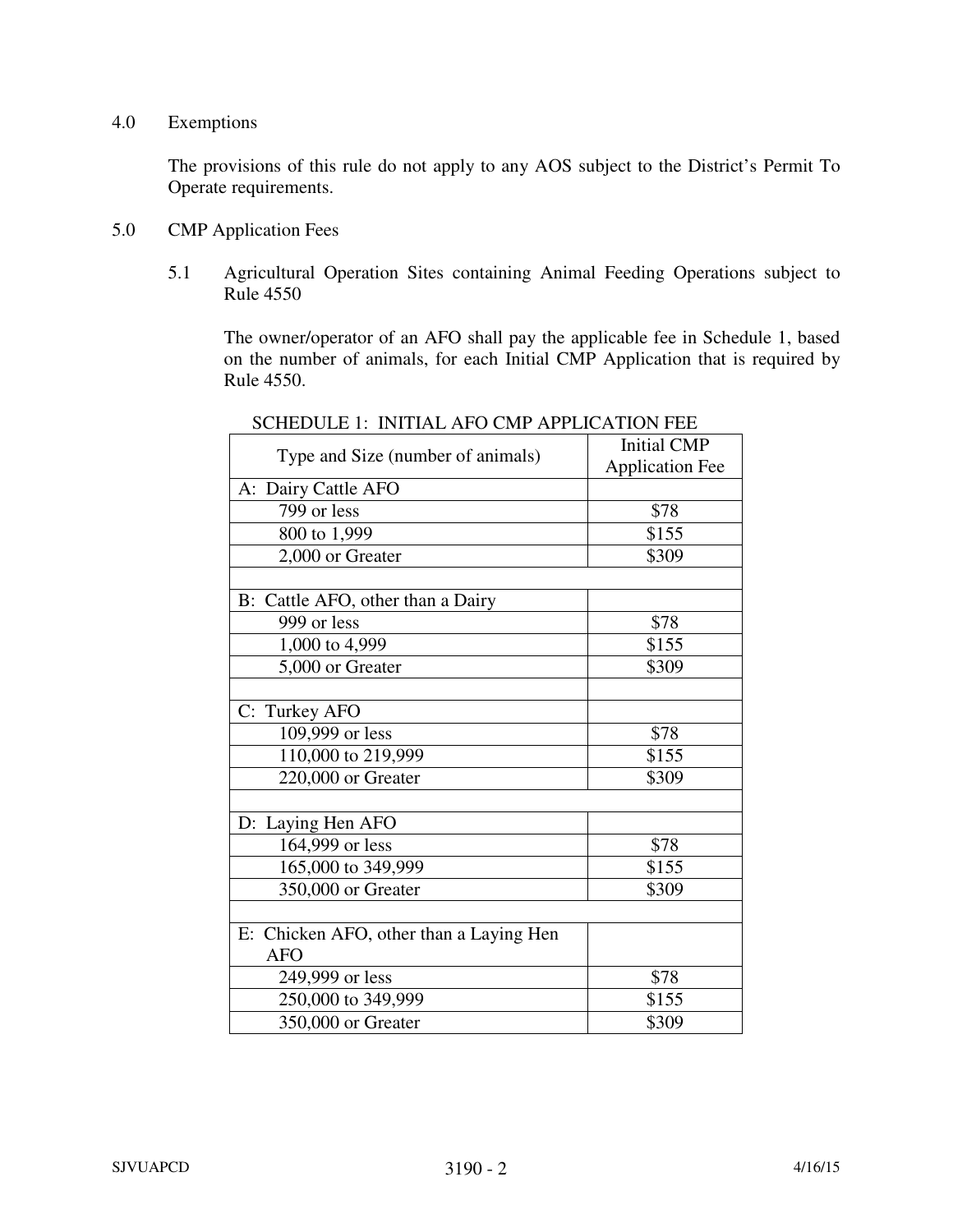- 5.1.1 The Initial CMP application fee for an AOS, with two or more AFOs covered by a single CMP application, shall be the highest fee in Schedule 1 which, would apply to each individual AFO Initial CMP application.
- 5.1.2 A separate or additional fee is not required for reviewing the portion of the CMP Application addressing the growing and harvesting of crops at an AOS that contains an AFO subject to Schedule 1.
- 5.2 Agricultural Operation Site not containing Animal Feeding Operations subject to Rule 4550

The owner/operator of an AOS that does not include an AFO shall pay the applicable fee in Schedule 2.

| Size (in acres)          | <b>Initial CMP</b><br><b>Application Fee</b> |
|--------------------------|----------------------------------------------|
| 500 acres or less        | \$148                                        |
| 501 acres to 1,999 acres | \$429                                        |
| 2,000 acres or greater   | 8673                                         |

SCHEDULE 2: INITIAL NON-AFO CMP APPLICATION FEE

5.3 Multiple Agricultural Operation Sites not containing Animal Feeding Operations subject to Rule 4550

An owner/operator of multiple AOSs shall pay the applicable fee as shown in Schedule 2. This fee is based on the total size in acres of all the AOSs for which, an Initial CMP Application is required by Rule 4550. The CMP applications for all AOSs shall be submitted to the APCO at the same time.

5.4 CMP Plan Renewal Fee

The owner/operator shall pay a renewal fee of \$123 every two years for each CMP Plan that is required by Rule 4550.

5.5 CMP Modification Fee

No additional fees are required to request a modification of a previously approved CMP Plan.